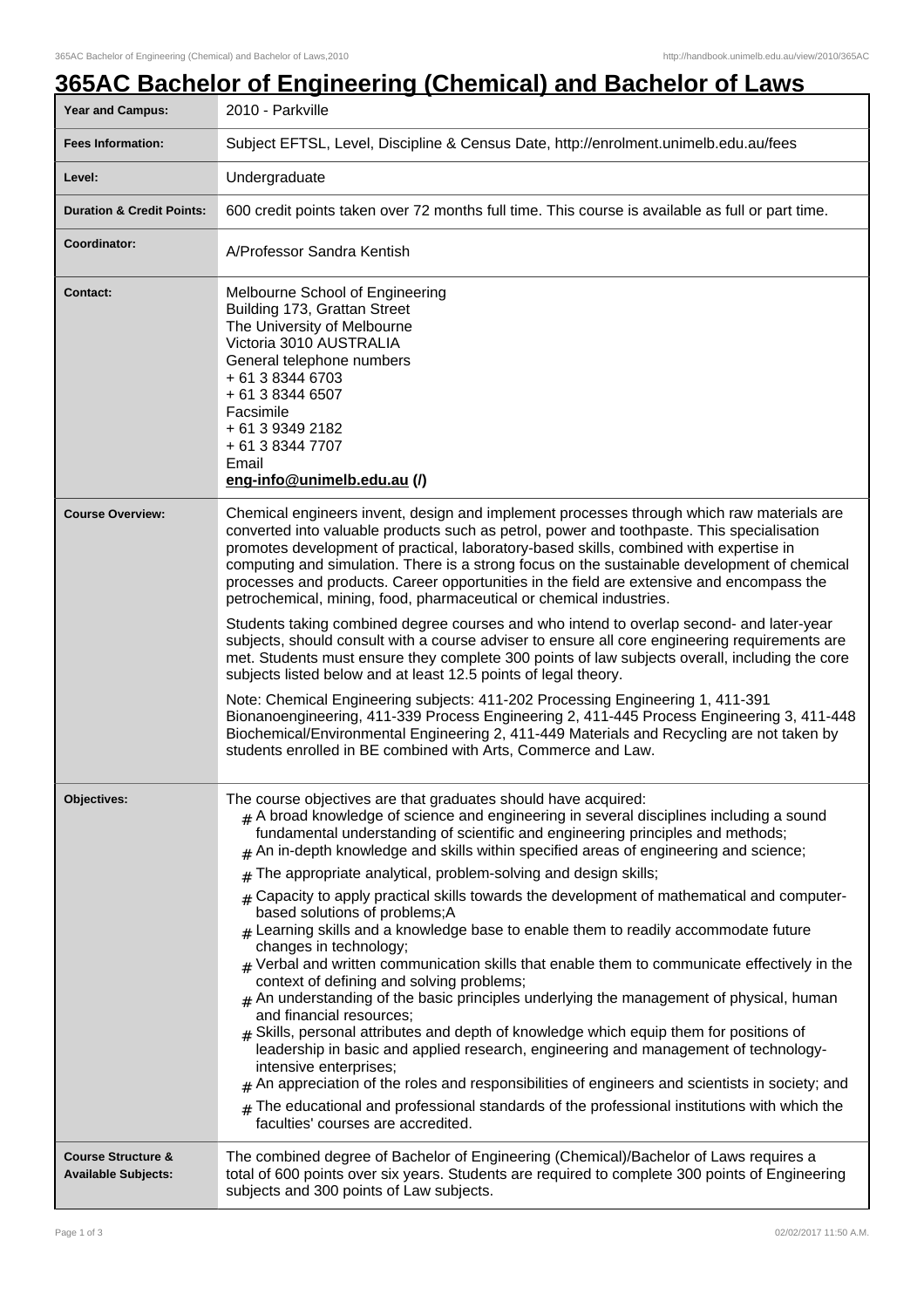# **Subject Options: THE COURSE STRUCTURE BELOW ONLY APPLIES TO RE-ENROLLING STUDENTS WHO COMMENCED THEIR STUDIES PRIOR TO 2008.**

Note: Students who commenced 3rd year in 2009 and have not completed (or who have failed) the third year subjects required in the Bachelor of Engineering degree please see a course adviser.

# **Fourth Year**

Subjects listed below MUST be taken in this approved order, regardless of semester availability.

| <b>Semester 1</b>                                  |                                   |                          |  |  |
|----------------------------------------------------|-----------------------------------|--------------------------|--|--|
| <b>Subject</b>                                     | <b>Study Period Commencement:</b> | <b>Credit</b><br>Points: |  |  |
| CHEN30001 Reactor Engineering                      | Semester 1                        | 12.50                    |  |  |
| <b>CHEN30005 Heat and Mass Transport Processes</b> | Semester 1                        | 12.50                    |  |  |
| CHEN30013 Chemical Engineering Management          | Semester 1                        | 12.50                    |  |  |
| CHEN30014 Bioprocess Engineering                   | Semester 1                        | 12.50                    |  |  |
| Semester 2                                         |                                   |                          |  |  |
| Subject                                            | <b>Study Period Commencement:</b> | <b>Credit</b><br>Points: |  |  |
| CHEN30009 Process Dynamics and Control             | Semester 2                        | 12.50                    |  |  |
| <b>CHEN30010 Practical and Computer Laboratory</b> | Semester 2                        | 12.50                    |  |  |

## **Fifth Year**

Subjects listed below MUST be taken in this approved order, regardless of semester availability.

LAWS30008 Remedies and the semester 2 12.50

CHEM20020 Structure and Properties Semester 2 12.50

| <b>Study Period Commencement:</b>                                       | <b>Credit</b><br>Points: |
|-------------------------------------------------------------------------|--------------------------|
| Semester 1                                                              | 12.50                    |
| Semester 1                                                              | 12.50                    |
| Semester 1                                                              | 12.50                    |
| Semester 1, Semester 2                                                  | 12.50                    |
|                                                                         |                          |
| <b>Study Period Commencement:</b>                                       | <b>Credit</b><br>Points: |
| Summer Term, Semester<br>1, Semester 2                                  | 18.75                    |
| Semester 2                                                              | 18.75                    |
| February, Semester 2                                                    | 12.50                    |
| Law subjects as required to ensure 300 points of law subjects completed |                          |
|                                                                         |                          |